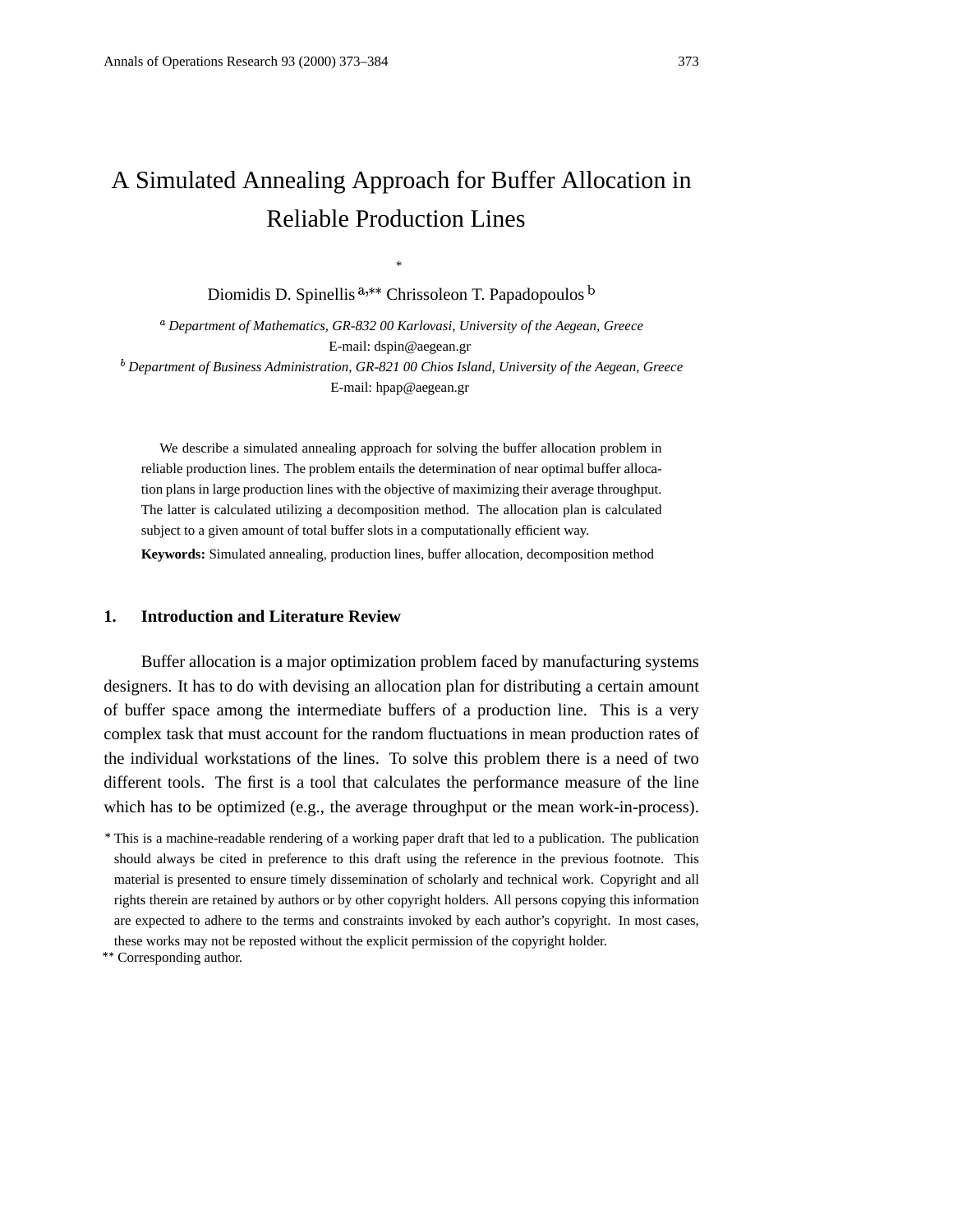

Figure 1. An evaluative model combined with a generative model.

This may be an *evaluative* method such as simulation, a decomposition method [11,8], or a traditional Markovian state model in conjunction with an exact numerical algorithm like [16]. The second tool is a search (*generative*) method that tries to determine an optimal or near optimal value for the decision variables, which in our case are the buffer capacities of the intermediate buffer locations in the line. Examples of such methods are the classical search methods such as the well-known Hooke-Jeeves method, various heuristic methods, knowledge based methods, and genetic algorithms.

There are some advantages and disadvantages of the various evaluative methods used for modelling production lines. For example, simulation can handle production lines with more realistic processing times but it is a time-consuming method that cannot be utilized in conjunction with a search method that needs to apply it many times. The Markovian state model, on the other hand, provides with an exact solution for small lines (with up to twelve stations), but requires the processing time distribution to be of phase-type. This is not an overly restrictive assumption, because any distribution with a rational Laplace transform can be represented by these distributions with any desired accuracy. The Markovian model has been used to obtain some insights of the problem under investigation. Finally, the decomposition method, works well for large systems (with well over than 50 stations), and it is also applicable to exponentially distributed service times.

As far as the search methods are concerned, the traditional segmentation methods (such as the well-known Hooke-Jeeves method) fail to provide with an optimal solution in all cases, whereas, the various heuristic methods reported in the literature have the advantage of being very fast but are in general inaccurate. Lately, genetic algorithms have been applied to solve the buffer allocation problem. The accuracy and the efficiency of these algorithms have to be tested to proceed with an assessment.

Evaluative and generative (optimization) models can be combined in a 'closed loop' configuration by using feedback from an evaluative model to modify the decision taken by the generative model as illustrated in Figure 1. In this configuration the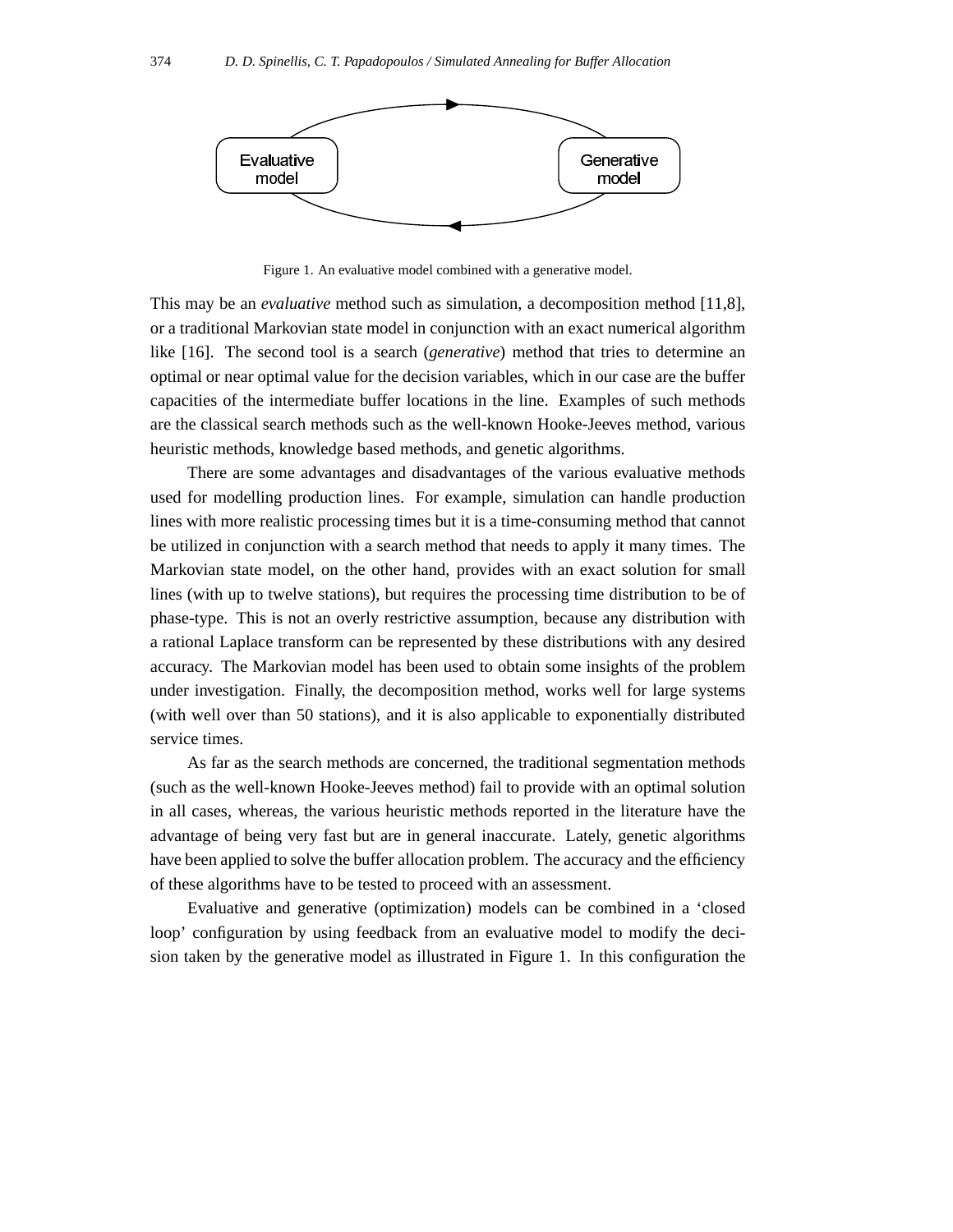evaluative model is used to obtain the value of the objective function for a set of inputs. The value of the objective function is then communicated to the generative model which uses it as an objective criterion in its search for an optimal solution. In the rest of this paper we will use the formalism  $S(G, E)$  to describe a closed loop system using the generative method  $G$  and the evaluative method  $E$ . The generative models that will be used in this paper are:

**CE** complete enumeration, **RE** reduced enumeration, and **SA** simulated annealing.

Furthermore, the evaluative models that will be used:

**Exact** the exact numerical algorithm [16], and **Deco** the decomposition algorithm numbered as A3 in [8].

For a systematic review of the existing literature in the area of evaluative and generative models of manufacturing systems, the interested reader is addressed, respectively, to two review papers by  $[9]$  and  $[27]$  and to the books by  $[28]$ ,  $[2]$ ,  $[4]$ ,  $[12]$ ,  $[29]$  and [1], among others.

Although several researchers have studied the problem of optimizing buffer allocation to maximize the efficiency of a reliable production line, there is no method that can handle this problem for large production lines, in a computationally efficient way (see for example, [17], and [18]). These methods are based on comprehensive studies to characterize the optimal buffer allocation pattern. Authors have provided extensive numerical results for balanced lines with up to 6 stations and limited results for lines with up to 9 stations.

Other relevant studies are: [6], who used simulation to investigate the buffer allocation problem, [30], who studied the buffer allocation problem for *unbalanced* production lines, and [32], who presented a heuristic method for determining a near optimal buffer allocation in production lines. The differentiation of So's work from the others was that the objective was to minimize the average work-in-process, provided a minimum required throughput is attained.

Furthermore, [3] applied genetic algorithms for the buffer allocation in asynchronous assembly systems.

The objective of this paper is to present a search method for solving the buffer allocation problem in large reliable, balanced and unbalanced, production lines with computational efficiency. The proposed method is a simulated annealing approach that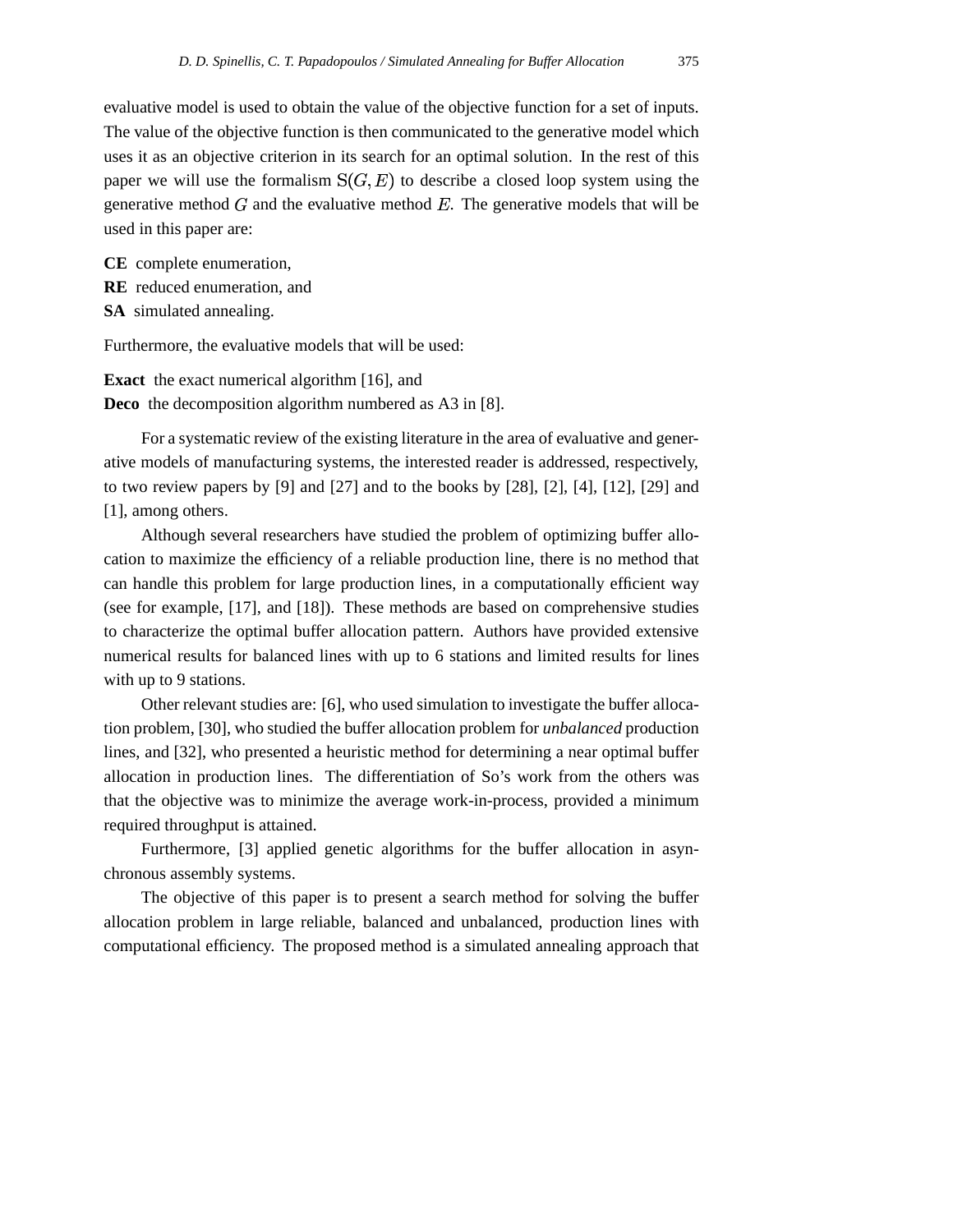works in close cooperation with a decomposition method as given in [8].

Simulated annealing is an adaptation of the simulation of physical thermodynamic annealing principles described by [26] to the combinatorial optimization problems [22, 5]. Similar to genetic algorithms [19,14] and tabu search techniques [13] it follows the "local improvement" paradigm for harnessing the exponential complexity of the solution space.

The algorithm is based on randomization techniques. An overview of algorithms based on such techniques can be found in [15]. A complete presentation of the method and its applications can be found in [25] and accessible algorithms for its implementation are presented by [7,31]. A critical evaluation of different approaches to annealing schedules and other method optimizations are given by [21].

As a tool for operational research simulated annealing is presented by [10], while [24] provide a complete survey of simulated annealing applications to operations research problems.

This paper is organized as follows. Section 2 states the problem and the assumptions of the model, whereas, section 3 describes the proposed simulated annealing approach. In section 4, we provide numerical results obtained from the algorithm. Finally, section 5 concludes the paper and suggests some future research directions.

# **2. Assumptions of the Model and the Buffer Allocation Problem**

In asynchronous production lines, each part enters the system from the first station, passes in order from all stations and the intermediate buffer locations and exits the line from the last station. The flow of the parts works as follows: in case a station has completed its processing and the next buffer has space available, the processed part is passed on. Then, the station starts processing a new part that is taken from its input buffer. In case the buffer has no parts, the station remains empty until a new part is placed in the buffer. This type of line is subject to manufacturing blocking (or blocking after service) and starving.

**Assumptions of the model:** It is assumed that the first station is never starved and the last station is never blocked. The processing (service) times at each station are assumed to be independent random variables following the exponential distribution, with mean service rates,  $\mu_i$ ,  $i = 1, 2, \dots, K$ . In our model, the stations of the line are assumed to be perfectly reliable, that is, breakdowns are not allowed.

The exponentiality of the processing times as well as the absolute reliability of the line's workstations are rather unrealistic assumptions. However, the service completion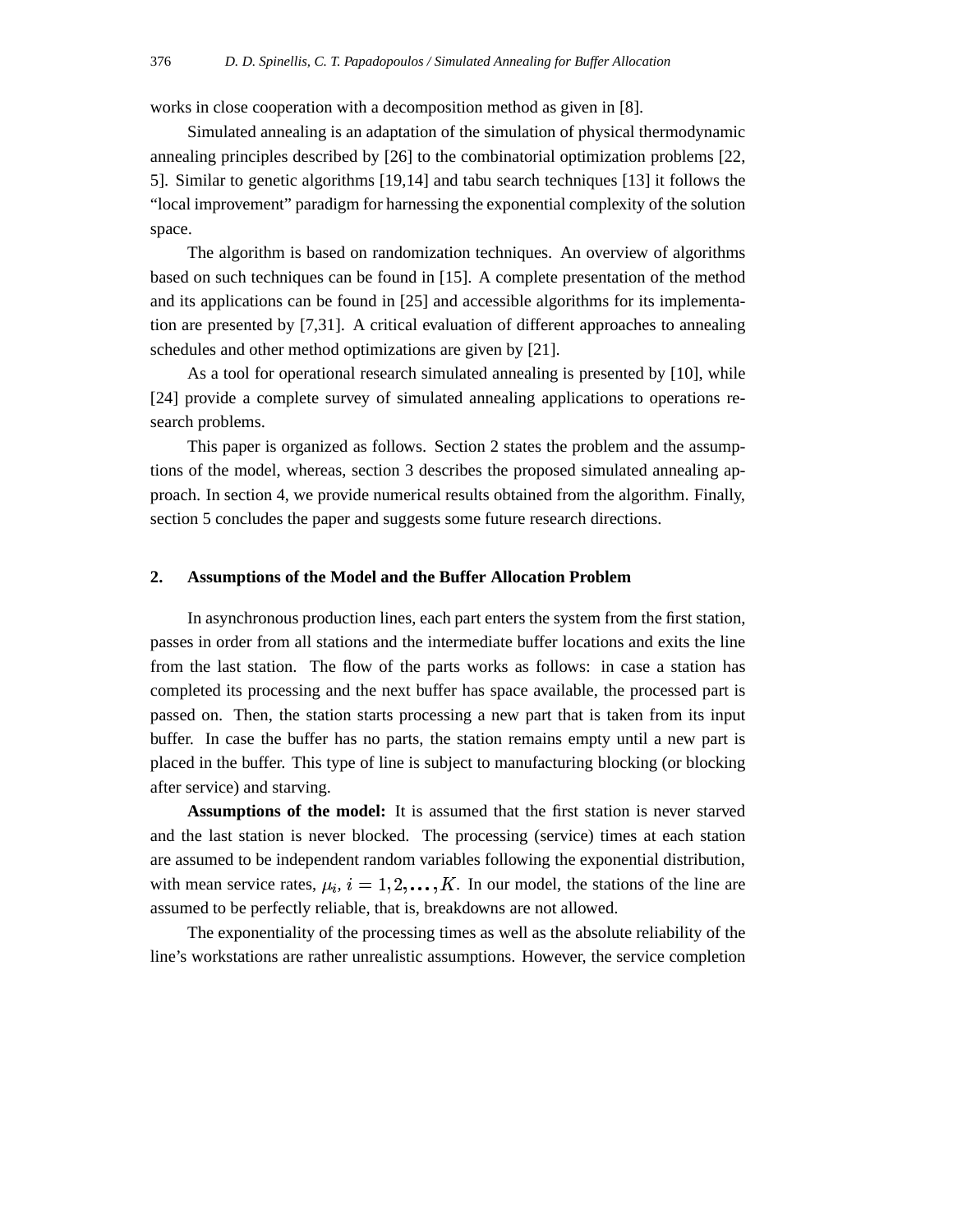

Figure 2. A K-station production line with  $K-1$  intermediate buffers

times can be exponential or can be approximated by an exponential distribution. The variability in completion times may be attributed to failures and repairs which implicitly exist in the problem at hand. Following this view, the proposed model may be applied to any unreliable production line under the exponentiality assumptions for the service completion times.

Figure 2 depicts a K-station line that has  $K-1$  intermediate locations for buffers, labelled  $B_2, B_3, \ldots, B_K$ .

The basic performance measures in the analysis of production lines are the average throughput (or mean production rate) and the average work-in-process (WIP) or equivalently the average production (sojourn) time.

The object of the present work is the buffering of asynchronous, reliable production lines with the assumptions given above. The objective is the maximization of the line's throughput, subject to a given total buffer space.

**The buffer allocation problem:** In mathematical terms, our problem can be stated as follows:

**P** Find  $\underline{B} = (B_2, B_3, \dots, B_K)$  so as to

$$
\max \bar{O}_K(\underline{B})\tag{1}
$$

subject to:

$$
\sum_{i=2}^{K} B_i = N
$$
  
\n
$$
B_i \ge 0
$$
  
\n
$$
B_i \text{ integer } (i = 2, 3, ..., K)
$$
 (2)

where:  $N$  is a fixed nonnegative integer, denoting the total buffer space available in the production line.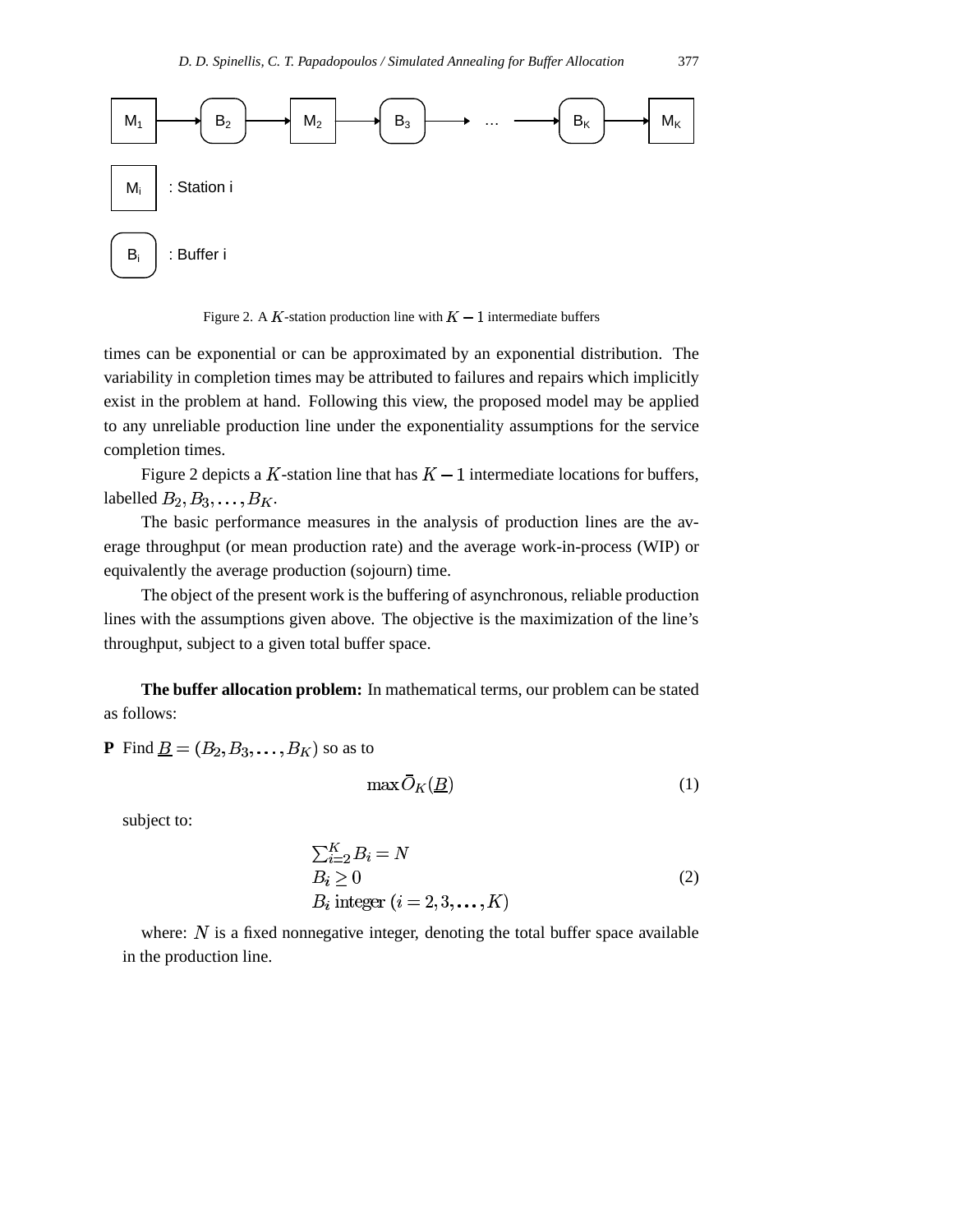$\underline{B}=(B_2,B_3,\ldots,B_K)$  is the 'buffer vector', i.e., a vector with elements the buffer capacities of the  $K-1$  buffers.

 $O<sub>K</sub>$ , denotes the average throughput of the K-station line. This is a function of the mean service rates of the K stations,  $\mu_i$ ,  $(i = 1, 2, \dots, K)$ , of the coefficients of variation,  $CV_i$ , of the service times and the buffer capacities,  $B_i$ .

**Methodology of investigation:** To solve the optimal buffer allocation problem (P), we have performed the following steps:

**S1** We utilized the decomposition method given by [8], as an evaluative tool, to determine the mean throughput of the lines. The algorithm computes approximately the throughput for any  $K$ -station line with finite intermediate buffers and exponentially distributed processing times.

The number of feasible allocations of N buffer slots among the  $K-1$  intermediate buffer locations increases dramatically with  $N$  and  $K$  and is given by the formula:

$$
\binom{N+K-2}{K-2} = \frac{(N+1)(N+2)\cdots(N+K-2)}{(K-2)!}
$$
\n(3)

**S2** To find the buffer allocation that maximizes the throughput of the line, we utilized the *simulated annealing* method specifically adapted for solving this problem. Our approach is described in detail in the following section.

## **3. The Simulated Annealing Approach**

Simulated annealing is an optimization method suitable for combinatorial minimization problems. Such problems exhibit a discrete, factorially large configuration space. In common with all paradigms based on "local improvements" the simulated annealing method starts with a non-optimal initial configuration (which may be chosen at random) and works on improving it by selecting a new configuration using a suitable mechanism (at random in the simulated annealing case) and calculating the corresponding cost differential  $(\Delta \overline{O}_K)$ . If the cost is reduced, then the new configuration is accepted and the process repeats until a termination criterion is satisfied. Unfortunately, such methods can become "trapped" in a local optimum that is far from the global optimum. Simulated annealing avoids this problem by allowing "uphill" moves based on a model of the annealing process in the physical world.

Matter can be brought into a low-temperature ground state by careful annealing. First the substance is melted, then it is gradually cooled with a lot of time spent at tem-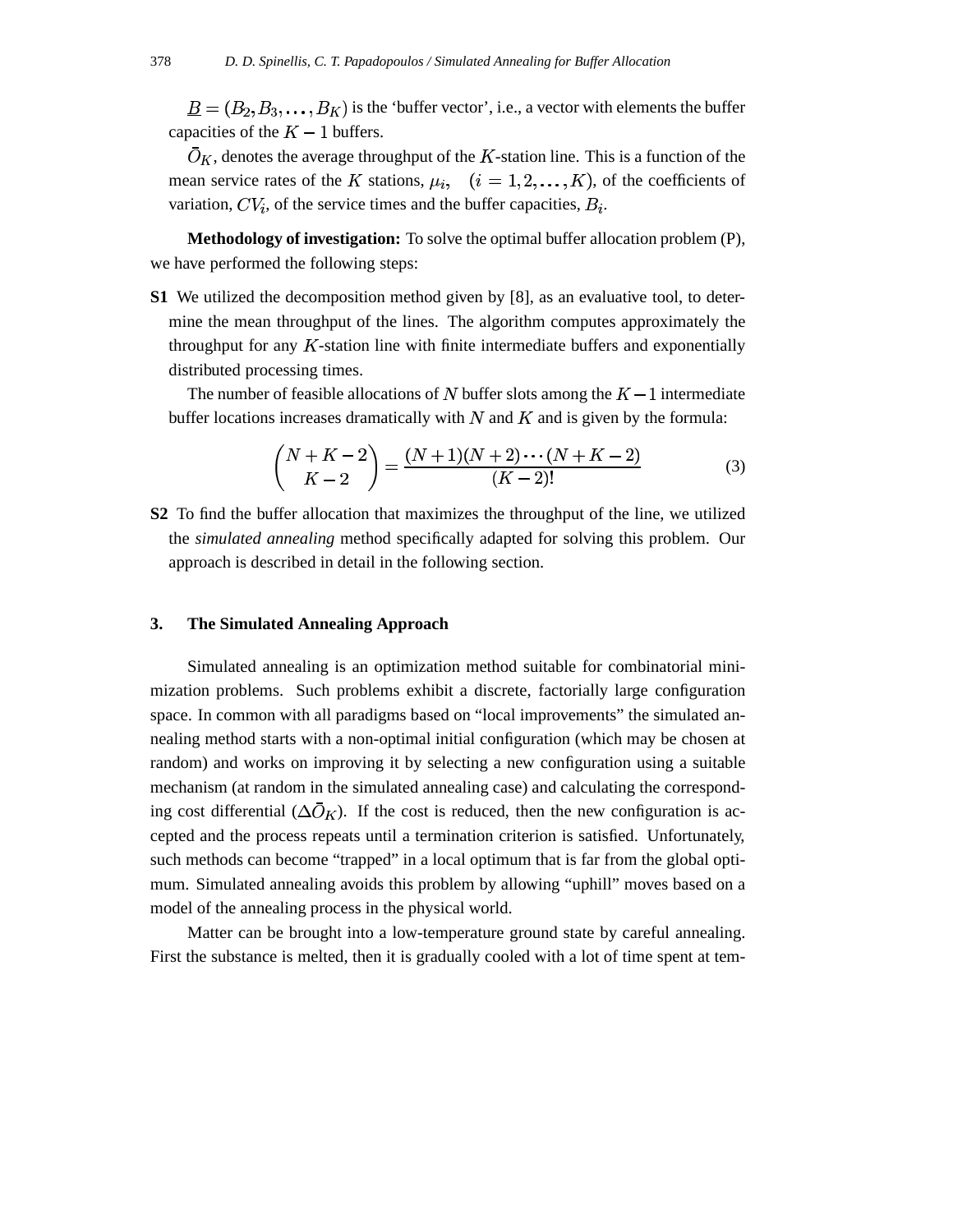

Figure 3. Probability distribution  $w \sim \exp(\frac{-E}{kT})$  of energy states according to temperature.

peratures near the freezing point. If this procedure is not followed the resulting substance may form a glass with not crystalline order and only metastable, locally optimal structures [22]. During the cooling process the system can escape local minima by moving to a thermal equilibrium of a higher energy potential based on the probabilistic distribution  $w$  of entropy  $S$ 

$$
S = k \ln w \tag{4}
$$

where  $k$  is Boltzmann's constant and  $w$  the probability that the system will exist in the state it is in relative to all possible states it could be in. Thus given entropy's relation to energy  $E$  and temperature  $T$ 

$$
dS = \frac{dE}{T} \tag{5}
$$

we arrive at the probabilistic expression  $w$  of energy distribution for a temperature  $T$ 

$$
w \sim \exp(\frac{-E}{kT})\tag{6}
$$

This so-called Boltzmann probability distribution is illustrated in Figure 3. The probabilistic "uphill" energy movement that is made possible avoids the entrapment in a local minimum and can provide a globally optimal solution.

The application of the annealing optimization method to other processes works by repeatedly changing the problem configuration and gradually lowering the temperature until a minimum is reached.

The correspondence between annealing in the physical world and simulated annealing as used for optimal buffer allocation is outlined in Table 1. The algorithm used for the production line buffer allocation is given in Figure 4.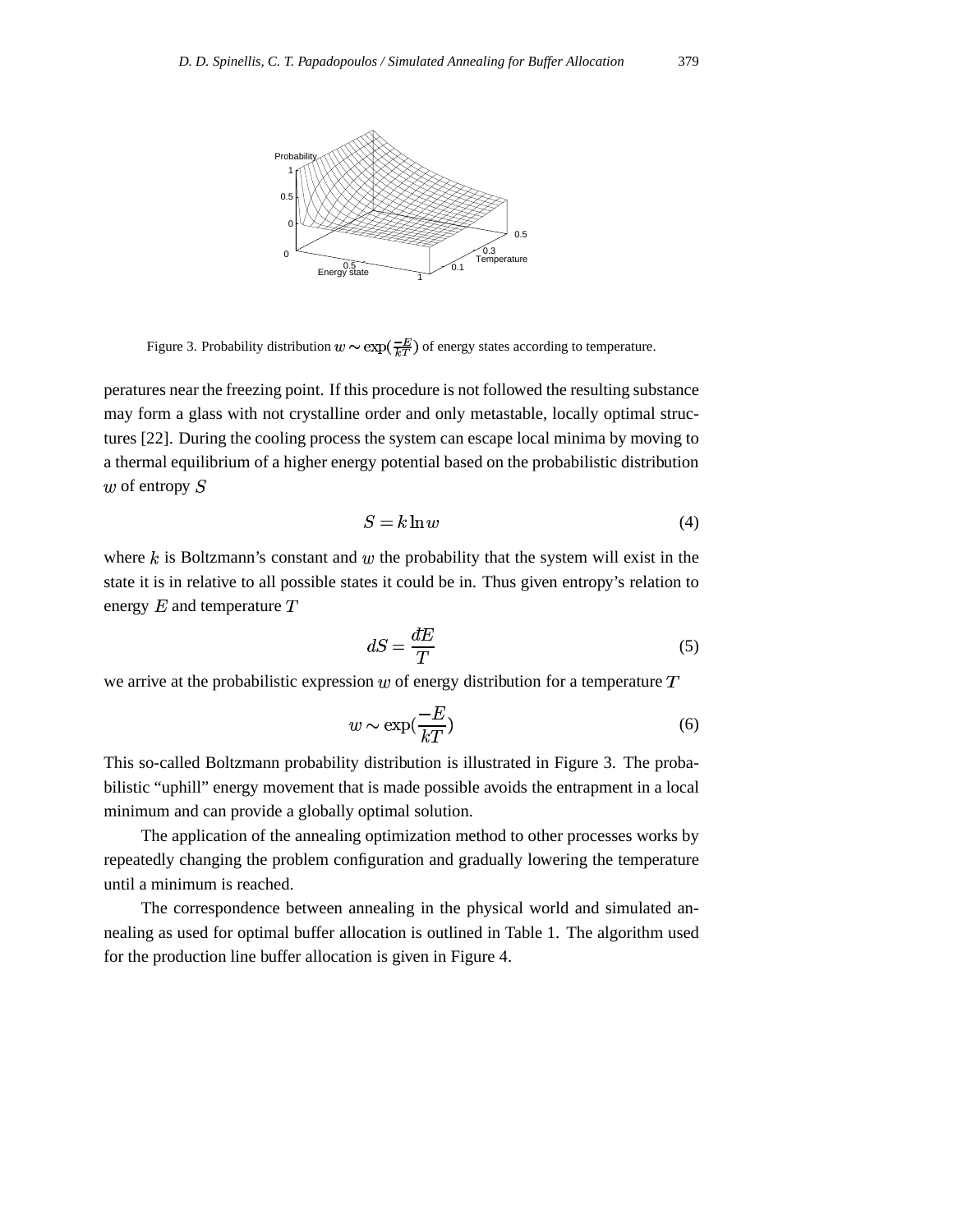| Physical World                        | <b>OBA Simulated Annealing</b>                                                                                                                    |
|---------------------------------------|---------------------------------------------------------------------------------------------------------------------------------------------------|
| Atom placement                        | Line configuration                                                                                                                                |
| Random atom movements                 | Buffer space movement                                                                                                                             |
| Energy                                | Throughput                                                                                                                                        |
| Energy differential                   | Configuration throughput differential                                                                                                             |
| Energy state probability distribution | Changes according to the Metropolis criterion,<br>$\exp(\frac{-\Delta E}{T})$ > rand(01), implementing the<br>Boltzmann probability distribution. |
| Temperature                           | Variable for establishing configuration acceptance ter-<br>mination                                                                               |

#### Table 1

Correspondence between annealing in the physical world and simulated annealing used for optimal buffer allocation.

## **4. Numerical Results**

In order to evaluate the applicability of the simulated annealing method to the buffer allocation problem we designed and implemented a system to calculate the optimum buffer configuration for a given reliable production line using a simulated annealing algorithm. The system takes as input:

- $\bullet$  the number of stations in the production line,  $K$ ,
- $\bullet$  the available buffer space, N, and
- the station mean service rates,  $\mu_i$ ,  $i = 1, 2, \dots, K$ .

Based on the above input, the system calculates the buffer allocations  $\underline{B} = (B_2, B_3, \dots, B_K)$ for the maximal line throughput. Furthermore, the system is instrumented to provide as part of the solution the throughput of the suggested configuration, as well as the number of different configurations that were tried. The line throughput is used to evaluate the *quality* of the suggested configuration when compared with the throughput calculated by other methods. The number of different configurations tried, is used as an objective *performance criterion*, because the configuration evaluation step is the dominant execution time factor and the basic building block of all optimization methods.

The system is based on the simulated annealing algorithm as described in [31]. The authors do not clarify that, strictly described, their implementation is a *simulated quenching* [21] algorithm as it uses an exponential cooling schedule. Our implementa-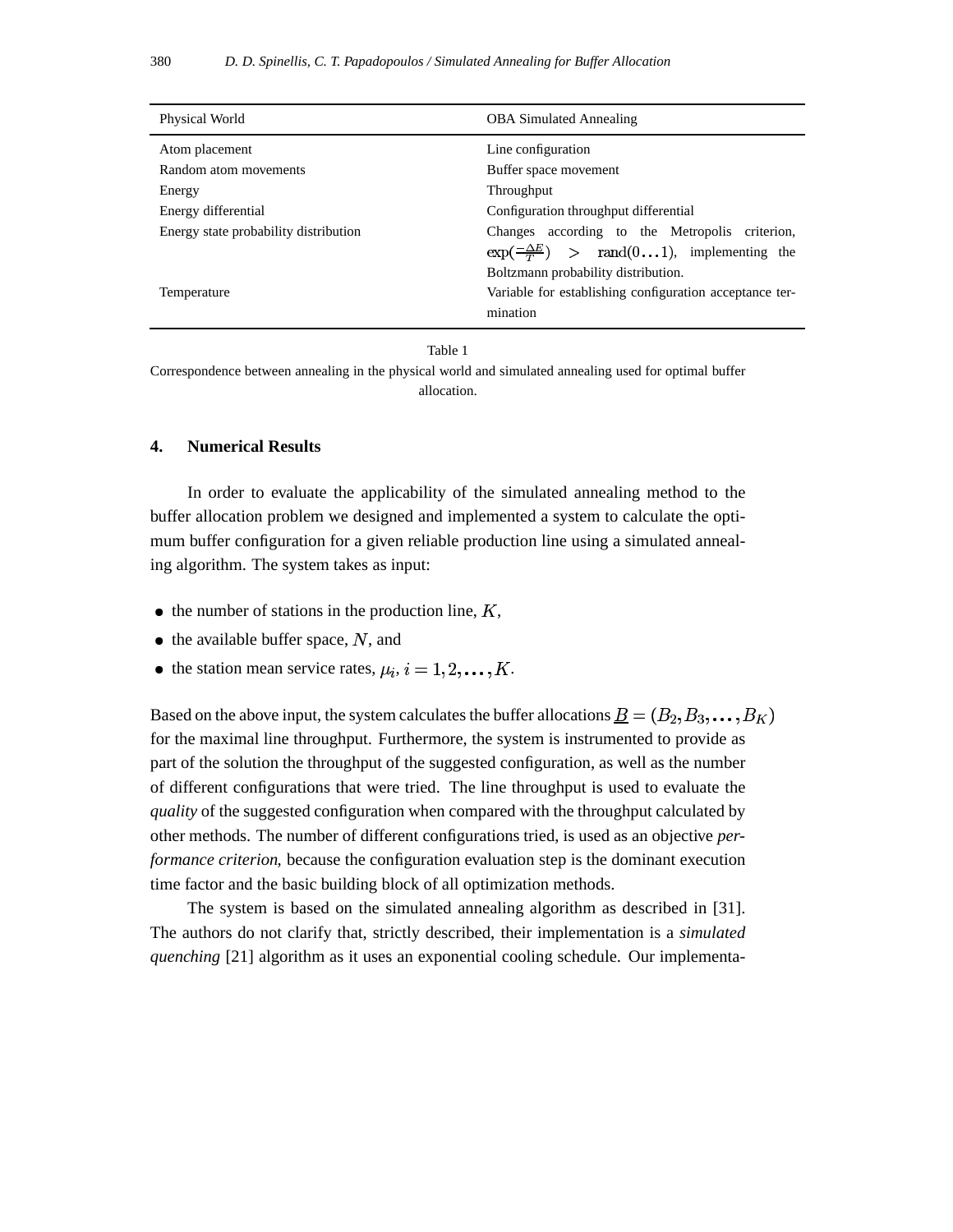- 1. [Set initial line configuration.] Set  $B_i \leftarrow \lfloor N/K \rfloor$ , set  $B_{K/2} \leftarrow B_{K/2} + N \sum_{i=2}^K |N/K|.$
- 2. [Set initial temperature  $T_0$ .] Set  $T \leftarrow 0.5$ .
- 3. [Initialize step and success count.] Set  $S \leftarrow 0$ , set  $U \leftarrow 0$ .
- 4. [Create new line with a random redistribution of buffer space.] Move  $R_n$  space from a source buffer  $B_{R_s}$  to a destination buffer  $B_{R_d}$ : set  $\underline{B}' \leftarrow \underline{B}$ , set  $R_s \leftarrow$ [rand[2...  $K + 1$ ], set  $R_d \leftarrow$  [rand[2...  $K + 1$ ], set  $R_n \leftarrow$  [rand[0...  $B_{R_s}$  + 1)], set  $B_{R_s} \leftarrow B_{R_s} - R_n$ , set  $B_{R_d} \leftarrow B_{R_d} + R_n$ .
- 5. [Calculate energy differential.] Set  $\Delta E \leftarrow \overline{O}_K(\underline{B}) \overline{O}_K(\underline{B}')$ .
- 6. Decide acceptance of new configuration. Accept all new configurations that are more efficient and, following the Boltzmann probability distribution, some that are less efficient: if  $\Delta E < 0$  or  $\exp(\frac{-\Delta E}{T}) > \text{rand}(0...1)$ , set  $\underline{B} \leftarrow \underline{B}'$ , set  $U \leftarrow$  $U+1$ .
- 7. [Repeat for current temperature]. Set  $S \leftarrow S+1$ . If  $S <$  maximum number of steps, go to step 4.
- 8. [Lower the annealing temperature.] Set  $T \leftarrow cT$  ( $0 < c < 1$ ).
- 9. [Check if progress has been made.] If  $U > 0$ , go to step 3; otherwise the algorithm terminates.

Figure 4. Simulated annealing algorithm for distributing  $N$  buffer space in a  $K$ -station line.

tion, for efficiency reasons, uses the same exponential cooling schedule namely:

$$
T_{k+1} = cT_k \t\t 0 < c < 1
$$
  
\n
$$
\frac{\Delta T}{T_k} = (c-1)\Delta k \t\t k \gg 1
$$
  
\n
$$
T(k) = T_0 \exp((k(c-1))
$$
\n(7)

instead of the standard logarithmic schedule consistent with the Boltzmann algorithm

$$
T(k) = T_0 \frac{\ln k_0}{\ln k} \tag{8}
$$

The random floating point numbers  $0 < R < 1$  used for selecting energy differentials based on the annealing temperature  $R < \exp(\frac{-\Delta E}{T})$  are produced using the *substractive*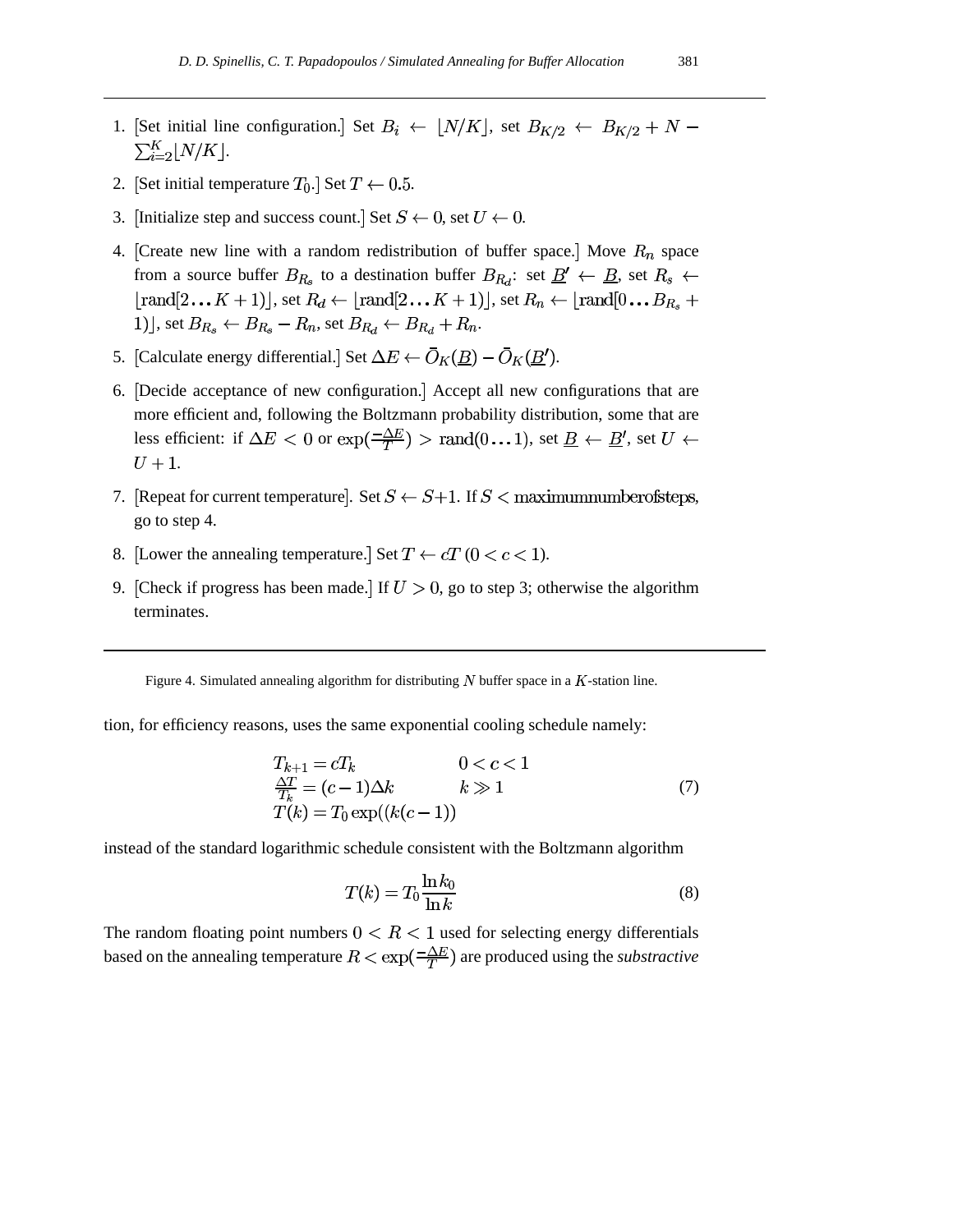

Figure 5. Computed throughput of simulated annealing S(SA, Deco) compared with complete enumerations using the exact S(CE, Exact) and the decomposition evaluative methods S(CE, Deco) for 9 stations (left); compared with reduced enumeration S(RE, Deco) for 15 stations (right).

*method* algorithm described in [23]. Finally, the evaluative function that we used for calculating  $\Delta E$  is based on the decomposition method [8].

In order to evaluate our method's applicability in selecting line configurations we run a number of tests on both balanced and unbalanced lines and compared the simulated annealing results against the results obtained by other methods. For short lines and limited buffer space a complete enumeration of all configurations provided an accurate measure when comparing with the simulated annealing results. For larger configurations we used a reduced enumeration in order to provide the comparative measure.

Reduced enumeration is based on the experimental observation that the absolute difference of the respective elements of the optimal buffer allocation (OBA) vectors with N and  $N + 1$  buffer slots is less than or equal to 1:

$$
|B_i^{N+1} - B_i^N| \le 1, \quad \forall i: \ 2 \le i \le K.
$$

In this way, we have been able to derive the OBA by induction for any number  $N$  of buffer slots that are to be allocated among the  $K-1$  buffer locations of the line. The reduction works as follows: when  $N^*$  and K are given one needs to determine all the OBA vectors for  $N = 1, 2, ..., N^*$  and then for  $N = N^* + 1$  by searching only the values of  $B_i^N - 1$ ,  $B_i^N$  and  $B_i^N + 1$ . Furthermore, this reduction starts after a number of total buffer slots  $N$ . To quantify the reduction, by applying the improved enumeration it has been experimentally observed that the number of iterations were reduced by at least 60% for short lines. This reduction accounts for well over 90% for large production lines (with more than 12 stations). Recall that the number of feasible allocations of  $N$  buffer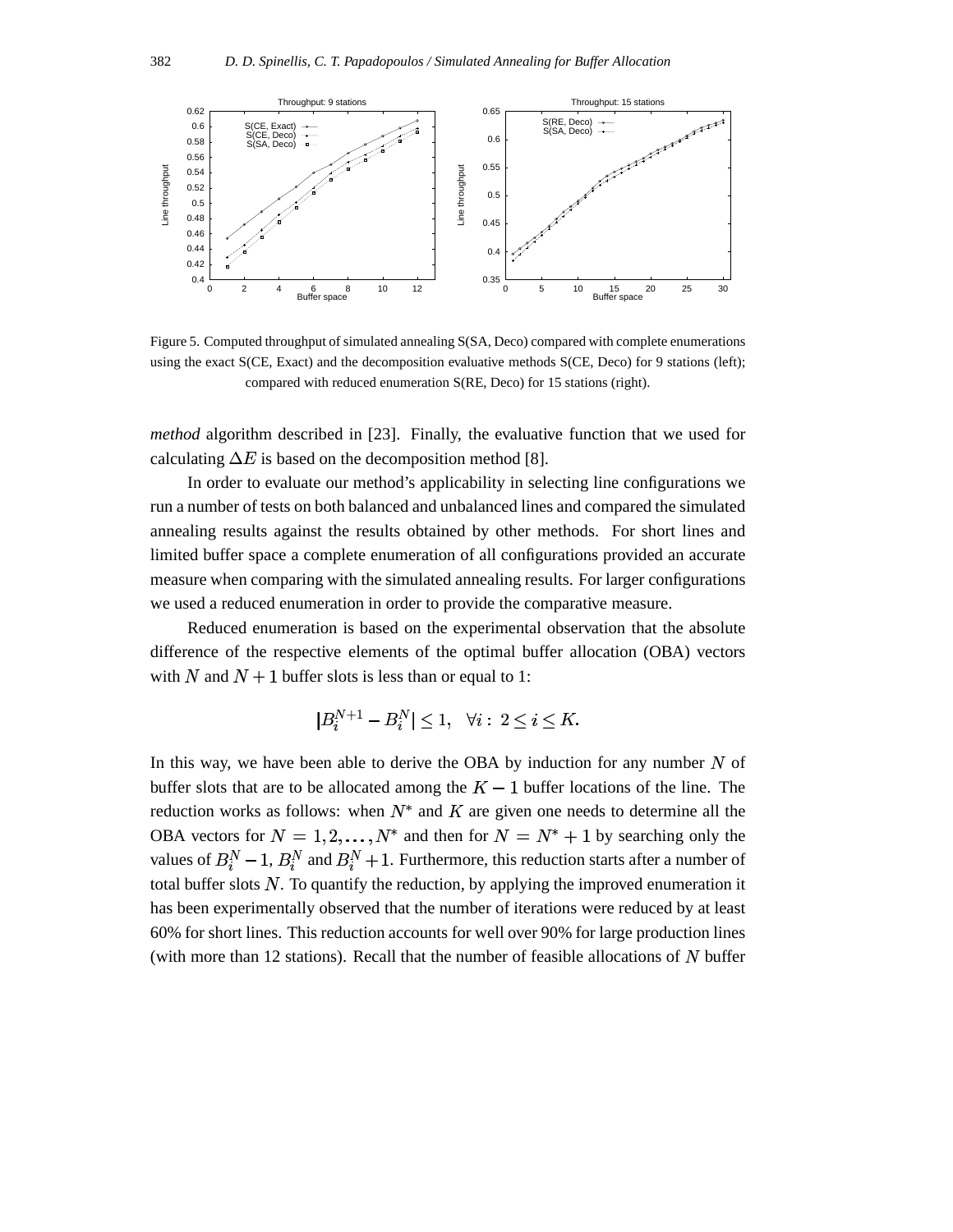slots among the  $K-1$  intermediate buffer locations increases dramatically with N and  $K$  and is given by formula (3).

Both methods are subject to the reduced evaluative accuracy of the decomposition method compared to the Markovian model. In Figure 5 we present the optimum throughput configurations for balanced lines found using the simulated annealing method against the throughput found using complete (for 9 stations) and reduced enumeration techniques. It is apparent that the simulated annealing results follow closely the results obtained by the other methods.



Figure 6. Simulated annealing with decomposition evaluation S(SA, Deco) (dash ticks) versus complete enumerated Markovian S(CE, Exact) (dot ticks) throughputs for unbalanced lines with 4–6 stations.

In addition to the balanced line evaluation we compared the simulated annealing method against unbalanced line enumeration using the Markovian evaluative procedure for a variety of line sizes, service time configurations, and available buffer space. The results are summarized using error bars in Figure 6. It is apparent that the simulated annealing configurations are not always optimal for limited available buffer space, but they quickly converge on the optimal configurations as buffer space increases. This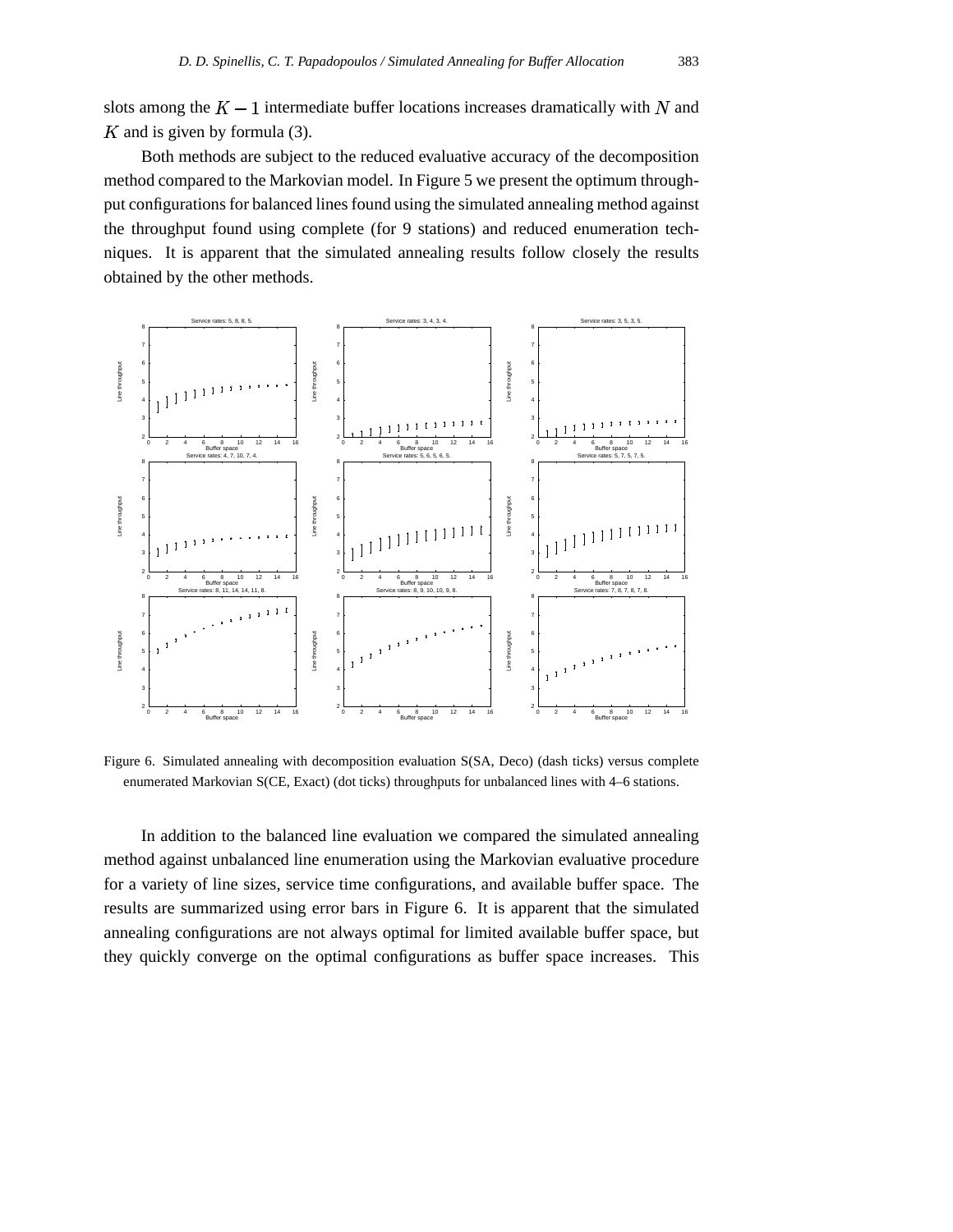difference can be accounted by the use of the fast decomposition evaluative procedure used in the similated annealing implementation yielding approximate results against the use of the Markovian evaluative procedure for the enumeration method yielding exact results. As the decomposition method is not accurate for small sets of unbalanced lines this is an expected outcome and could be corrected by using the Markovian evaluation in the simulated annealing optimization of small unbalanced production lines.



Figure 7. Performance of simulated annealing S(SA, Deco) compared with complete S(CE, Deco) and reduced S(RE, Deco) enumerations for 9 stations (left, middle); run for up to 400 stations (right). Note the  $log_{10}$  scale on the ordinate axis.

Our goal for using the simulated annealing method was to test its applicability to large production line problems where the cost of other methods was prohibitevely expensive. As an example the *reduced* enumeration method when run on a 15 station line with a buffer capacity of 30 units took more than 10 hours to complete on a 100MHz processor. As shown in Figure 7 the cost of the simulated annealing method is higher than the cost of the full and reduced enumeration methods for small lines and buffer allocations. However, it quickly becomes competitive as the number of stations and the available buffer size increase. Notice that — in contrast to the other methods — the simulated annealing cost does not increase together with the available buffer space and that it increases only linearly with the number of stations. The results we obtained could not be verified, because no other numerical results for the buffer allocation problem in large production lines can be found in the open literature.

## **5. Conclusions and Further Work**

The results obtained using the simulated annealing method to the reliable line optimal buffer allocation problem are clearly encouraging. The performance and the accuracy of the method, although inferior for optimizing small lines with limited buffer space, seem to indicate clearly that it becomes the method of choice as the problem size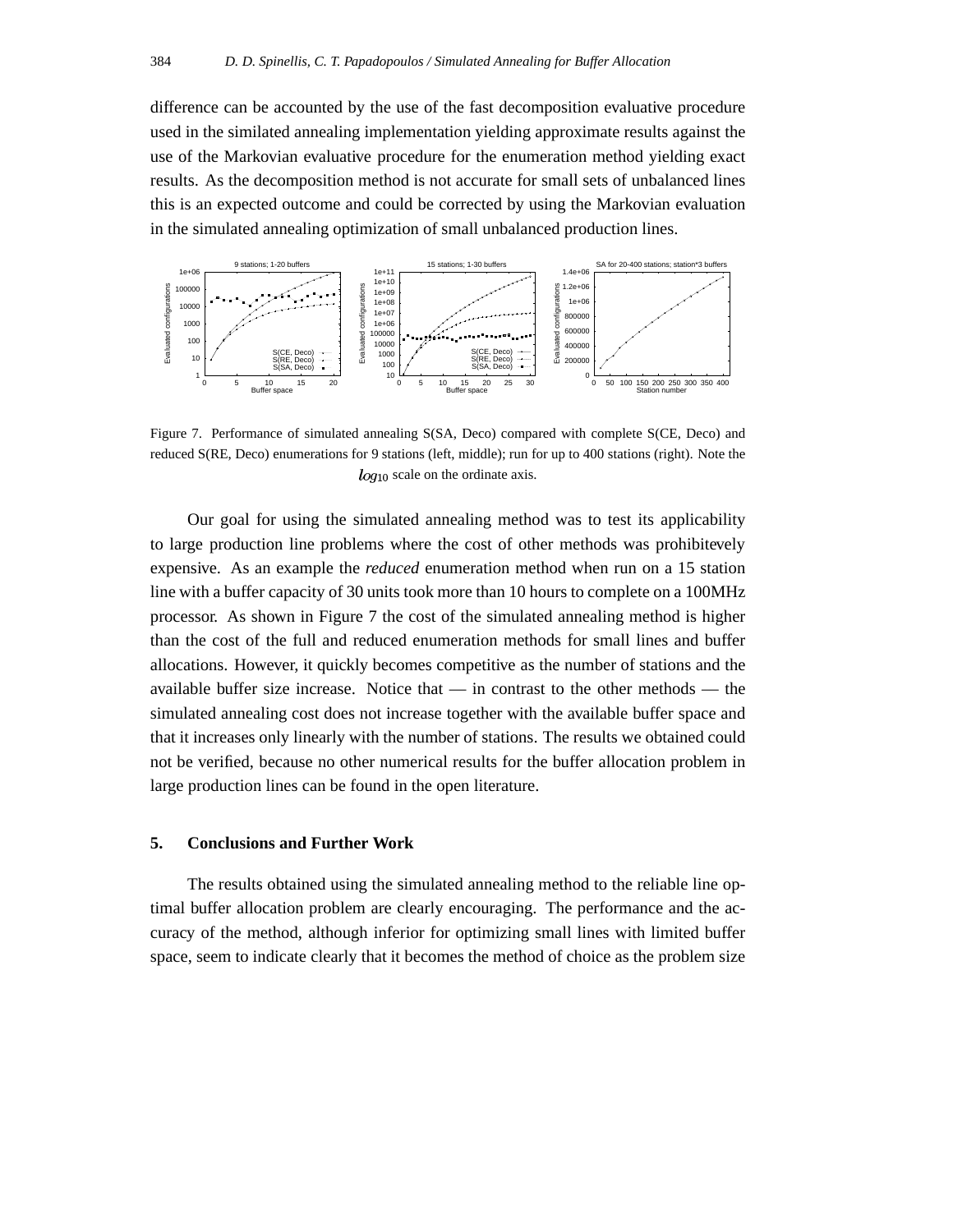increases. These characteristics suggest that the method fits nicely *together* with the existing optimization tools satisfying the need for a large production line optimization tool.

Further investigation is needed in order to fully evaluate the method's potential. The annealing schedule that we used can clearly be optimized potentially increasing both the method's accuracy and its performance. Methods such as adaptive simulated annealing [20] can be tried on the problem set in order to test their applicability. The use of heuristics in setting up the initial buffer configuration can decrease the number of steps needed for reaching the optimal. Other evaluative methods such as the Markovian model can be used in place of the decomposition algorithm for determining the change differentials. Furthermore, the small nature of changes made to the configuration during the annealing process could be taken into account for optimizing the evaluative procedure. Finally, we would like to test the method's potential on similar problems especially involving parallel station production lines.

## **Acknowledgements**

We wish to thank Mr. Michael Vidalis for implementing the decomposition algorithm and providing us with the decomposition and reduced decomposition evaluative results.

## **References**

- [1] T. Altiok. *Performance Analysis of Manufacturing Systems*. Springer-Verlag, 1997.
- [2] R. G. Askin and C. R. Standridge. *Modeling and Analysis of Manufacturing Systems*. Wiley, 1993.
- [3] A. A. Bulgak, P. D. Diwan, and B. Inozu. Buffer size optimization in asynchronous assembly systems using genetic algorithms. *Computers ind. Engng*, 28(2):309–322, 1995.
- [4] J. A. Buzacott and J. G. Shanthikumar. *Stochastic Models of Manufacturing Systems*. Prentice Hall, 1993.
- [5] V. Cerny. Thermodynamical approach to the traveling salesman problem: an efficient simulation algorithm. *Journal of Optimization Theory and Applications*, 45:41–51, 1985.
- [6] R. W. Conway, W. L. Maxwell, J. O. McClain, and L. J. Thomas. The role of work-in-process inventories in series production lines. *Operations Research*, 36:229–241, 1988.
- [7] A. Corana, M. Marchesi, C. Martini, and S. Ridella. Minimizing multimodal functions of continuous variables with the "simulated annealing" algorithm. *ACM Transactions on Mathematical Software*, 13(3):262–280, September 1987.
- [8] Y. Dallery and Y. Frein. On decomposition methods for tandem queueing networks with blocking. *Operations Research*, 41(2):386–399, 1993.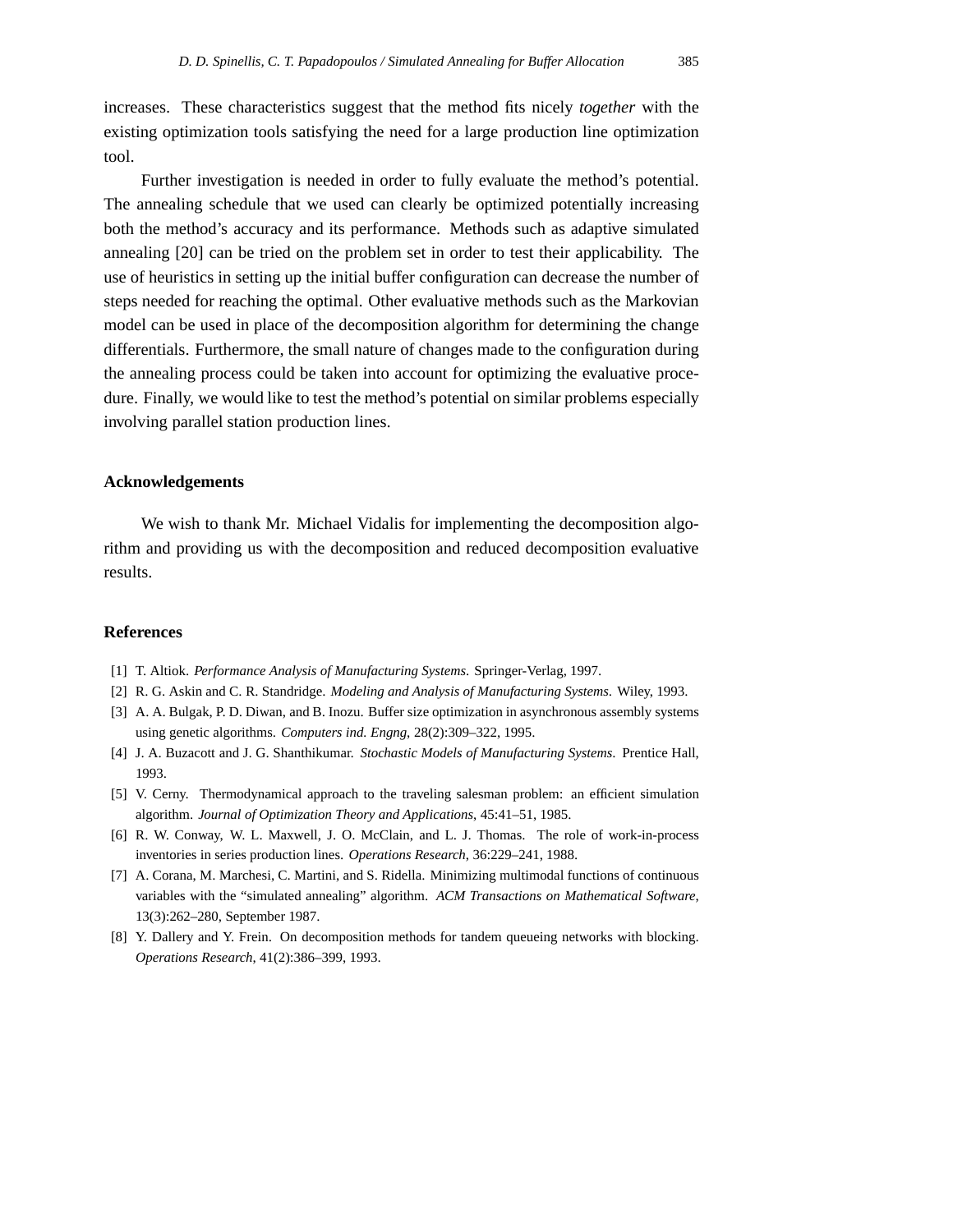- [9] Y. Dallery and S. B. Gershwin. Manufacturing flow line systems: A review of models and analytical results. *Queueing Systems: Theory and Applications*, 12:3–94, 1992.
- [10] R. W. Eglese. Simulated annealing: A tool for operational research. *European Journal of Operational Research*, 46:271–281, 1990.
- [11] S. B. Gershwin. An efficient decomposition method for the approximate evaluation of tandem queues with finite storage space and blocking. *Operations Research*, 35(2):291–305, 1987.
- [12] S. B. Gershwin. *Manufacturing Systems Engineering*. Prentice Hall, 1994.
- [13] F. Glover. Tabu search part I. *ORSA Journal on Computing*, 1:190–206, 1990.
- [14] David E. Goldberg. *Genetic Algorithms: In Search of Optimization & Machine Learning*. Addison-Wesley, 1989.
- [15] R. Gupta, S. A. Smolka, and S. Bhaskar. On randomization in sequential and distributed algorithms. *ACM Computing Surveys*, 26(1):7–86, 1994.
- [16] C. Heavey, H. T. Papadopoulos, and J. Browne. The throughput rate of multistation unreliable production lines. *European Journal of Operational Research*, 68:69–89, 1993.
- [17] F. S. Hillier and K. C. So. The effect of the coefficient of variation of operation times on the allocation of storage space in production line system. *IIE Transactions*, 23:198–206, 1991.
- [18] F. S. Hillier, K. C. So, and R. W. Boling. Notes: Toward characterizing the optimal allocation of storage space in production line systems with variable processing times. *Management Science*, 39(1):126– 133, 1993.
- [19] J. H. Holland. *Adaptation in Natural and Artificial Systems*. University of Michigan Press, Ann Arbor, Michigan, 1975.
- [20] L. Ingber. Very fast simulated re-annealing. *Journal of Mathematical Computation Modelling*, 12:967–973, 1989.
- [21] L. Ingber. Simulated annealing: Practice versus theory. *Journal of Mathematical Computation Modelling*, 18(11):29–57, 1993.
- [22] S. Kirkpatrick, C. D. Gelatt Jr., and M. P. Vecchi. Optimization by simulated annealing. *Science*, 220:671–679, 1983.
- [23] D. E. Knuth. *The Art of Computer Programming*, volume 2 / Seminumerical Algorithms, pages 171– 173. Addison-Wesley, second edition, 1981.
- [24] C. Koulamas, S. R. Antony, and R. Jaen. A survey of simulated annealing applications to operations research problems. *Omega International Journal of Management Science*, 22(1):41–56, 1994.
- [25] P. J. M. Van Laarhoven and E. H. L. Aarts. *Simulated Annealing: Theory and Applications*. D. Reidel, Dordrecht, The Nethelands, 1987.
- [26] N. Metropolis, A. N. Rosenbluth, M. N. Rosenbluth, A. H. Teller, and E. Teller. Equation of state calculation by fast computing machines. *Journal of Chemical Physics*, 21(6):1087–1092, 1953.
- [27] H. T. Papadopoulos and C. Heavey. Queueing theory in manufacturing systems analysis and design: A classification of models for production and transfer lines. *European Journal of Operational Research*, 92:1–27, 1996.
- [28] H. T. Papadopoulos, C. Heavey, and J. Browne. *Queueing Theory in Manufacturing Systems Analysis and Design*. Chapman and Hall, 1993.
- [29] H. Perros. *Queueing Networks with Blocking*. Oxford University Press, 1994.